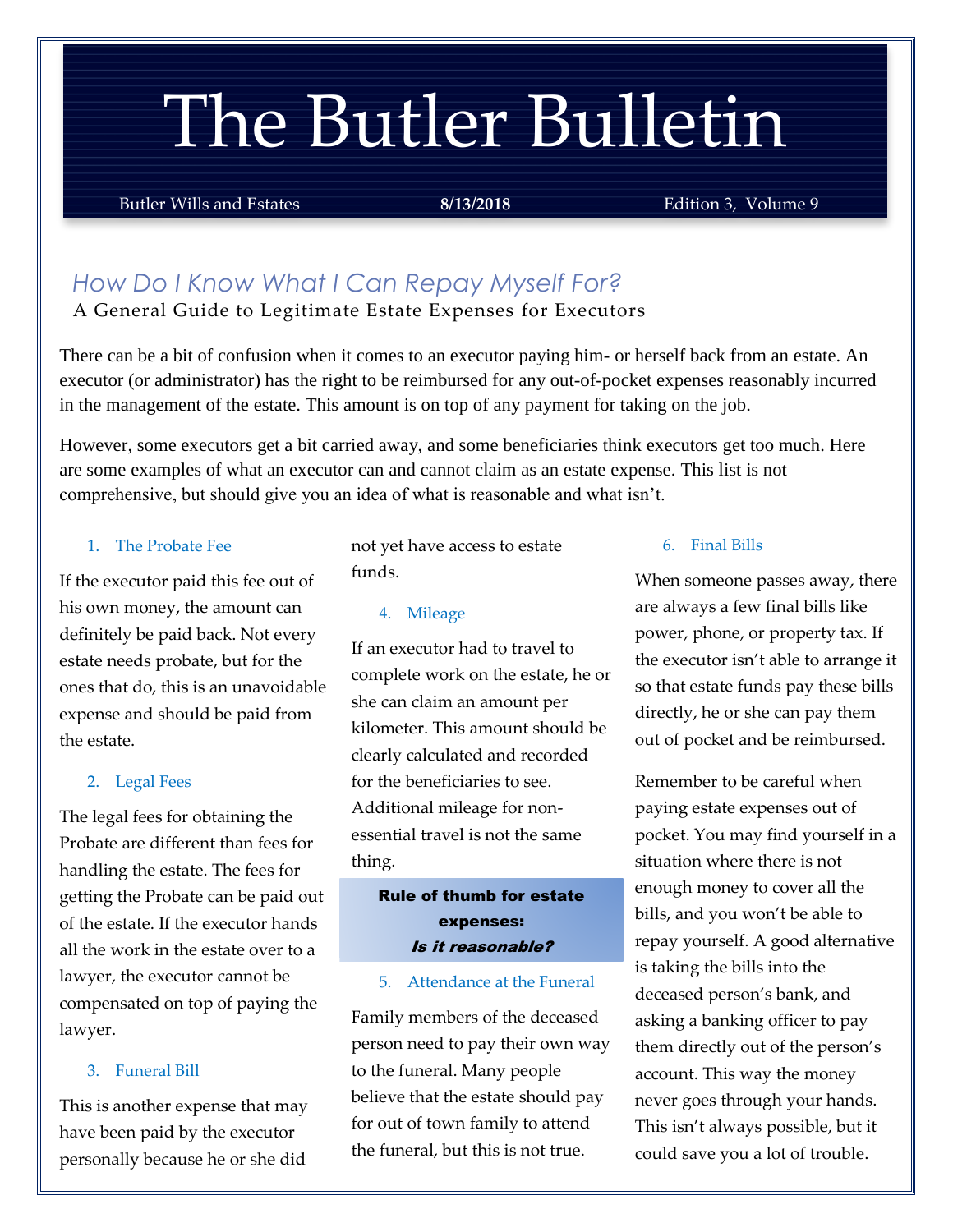## What if I don't understand my will? • • •

Wills can contain a lot of words that most people don't use in everyday conversation. If you have reviewed your will and you aren't sure what something means, there are a few things you can do to clear up any confusion. It's important that you understand what your document says so that you can be sure that it reflects your wishes.

#### Take a look at Lynne's blog.

Lynne's blog, [www.estatelawcanada.blogspot.ca](http://www.estatelawcanada.blogspot.ca/) has been read by more than 6 million people. Many of the articles are answers to reader's questions, so you may find that someone else has already asked your question. It is written using language that non-lawyers can easily understand (i.e. there's no legalese).

#### Ask the lawyer who drafted it.

The lawyer who wrote your will can explain to you what each clause means, and why it is important for your document.

Have it reviewed by another lawyer. If the lawyer who made your will is not available, is no longer practicing, or you would like a second opinion, you can contact another lawyer for a will review. You can ask specific questions, or get an opinion on the entire document. A review of the document as a whole is a good idea if it has been several years since your document was made, or if there have been significant changes in your life.

## How Do I Pay the Probate Fee Without an **Estate Account?**

This is a situation many executors and administrators find themselves in. The probate fee is due at the time your application for Letters of Probate or Administration are filed. Once completed, these are the documents that give you access to the deceased person's bank accounts. The probate fee can be paid out of the estate since it is a legitimate estate expense, but it's a bit of a catch 22 – you can use an account to pay a fee that gives you access to the account.

In these situations, there are a couple options. First, you can pay the fee out of pocket and reimburse yourself from the estate account once you have access. This is an easy option if the estate is small and the fee is not too large. Be sure to keep thorough records of everything you pay out of pocket so that when it comes time to reimburse yourself, you can show the beneficiaries exactly where the money went.

The second option is to take an estimate to the bank and ask for a draft or money order that is payable directly to the Supreme Court. We find this is the most convenient option for our clients, especially when it comes to Letters of Administration.

Taking a formal estimate from a law firm shows the bank that you are trying to access the money for a legit expense, rather than taking it for your own use. Also, since the draft or money order can only be cashed by the person whose name is on it, the bank knows that you will not be able to keep the funds for yourself, or spend them on something other than the probate fee.

If you are applying for probate or administration by yourself without hiring a lawyer, you can still show the bank what you need the funds for, and the draft or money order will still be payable to the Supreme Court.

Banking officers are used to seeing situations like this, so your request won't be strange. If the person you are talking to isn't sure what to do, he or she may need to contact someone higher up to process your request.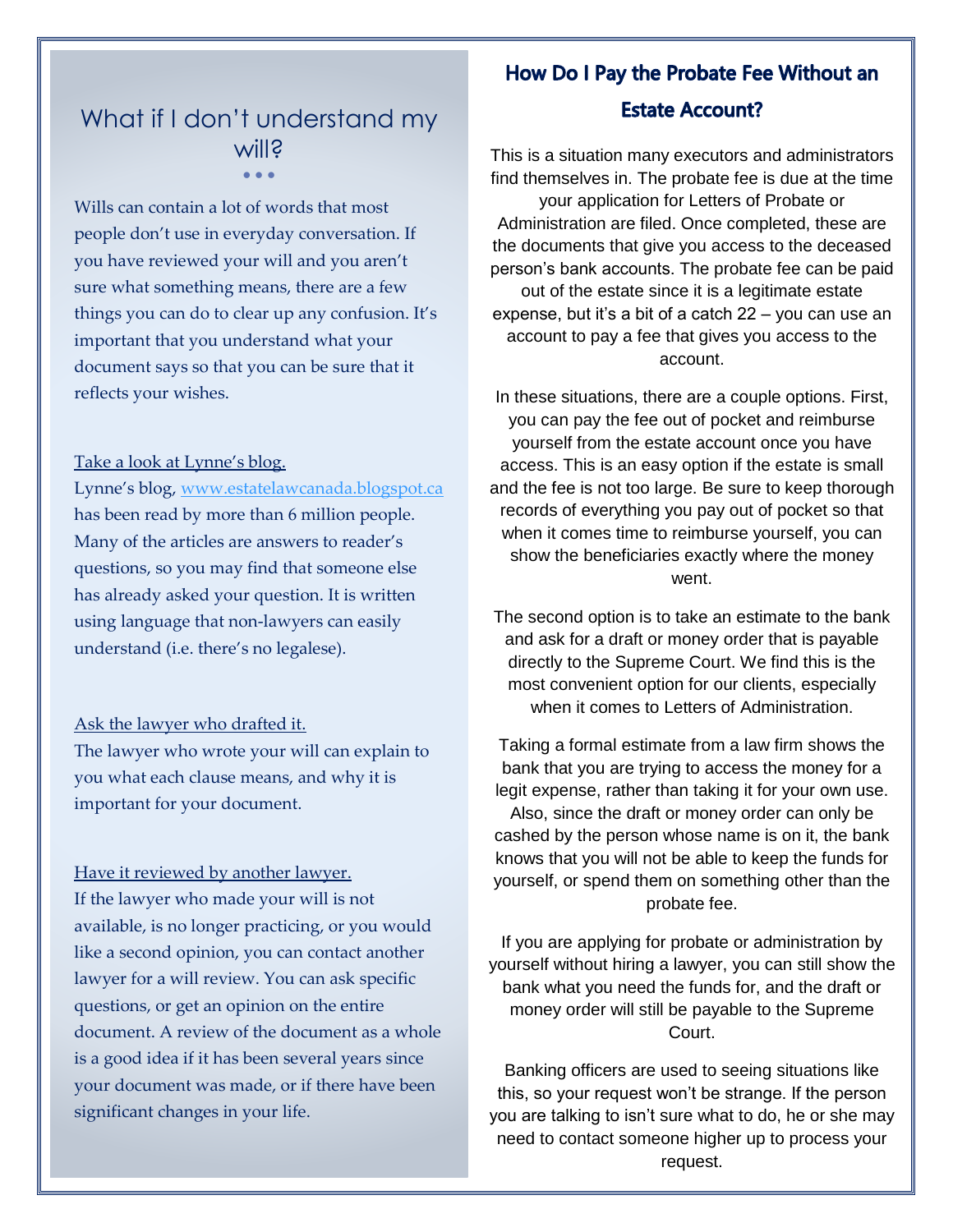## RESOURCES FOR NEW GUARDIANS

When someone is appointed as the legal guardian of a mentally disabled person, he or she has a legal obligation to make the most of the person's resources, and use those resources to the person's maximum benefit. Of course, if you don't know what those resources are it can be difficult to maximize them. You also can't keep accurate records if you're guessing as to what a person owns.

Here are a few places new guardians can check for information about the financial status of the person they have guardianship for. Remember that in order for any institution to release information to you they will likely request a copy of the Letters of Guardianship. This protects the privacy of the person who needs help, and ensures that the institution is sharing info with someone who is legally entitled to see it.

#### 1. THE CARE HOME

If the person you have guardianship for has lost his or her capacity and is living in a care home, check with the trust officers at the home. They have thorough records of all of the money that has been placed in the person's trust account, and what it was spent on.

#### 2. THE LOCAL BANK

Since the closest relatives of a person have the first right to apply for guardianship, you may already know which bank the person uses. You can schedule an appointment with a banking officer to review which accounts are active, and find out if there are any investments or liabilities such as mortgages. If you aren't sure which branch the person used, you can contact any branch. The records are all accessible by bank employees online, so a banking officer can direct you to the right branch.

#### 3. CANADA REVENUE AGENCY

In cases where someone needs a guardian because of the onset of dementia, the person whom you now have guardianship over most likely filed taxes in previous years. As his or her legal guardian, Canada Revenue Agency is able to provide you with information. You may be able to find out about RRSPs, or other registered investments.

#### 4. THE PUBLIC TRUSTEE'S OFFICE

If at any time the person has been a ward of the state, or required assistance but did not have a valid Power of Attorney in place, the Public Trustee may have a trust account for them. Like any institution that handles money belonging to others, the Public Trustee's office will have complete records of all the money they held on to, and what that money was spent on. This includes a total at the end that should match up with the balance in their account.

#### 5. THE PERSONS' HOUSE

Just about everybody keeps some kind of banking information in their house, whether it is organized in a home office or stacked in a kitchen drawer. These papers can give you a lot of information about where the person has accounts and investments.

There are additional episodes of *The Law Show* available on our website! Listen to topics like Joint Property, Myths and Misconceptions About Estate Planning, and Executor's Duties at any time – for free!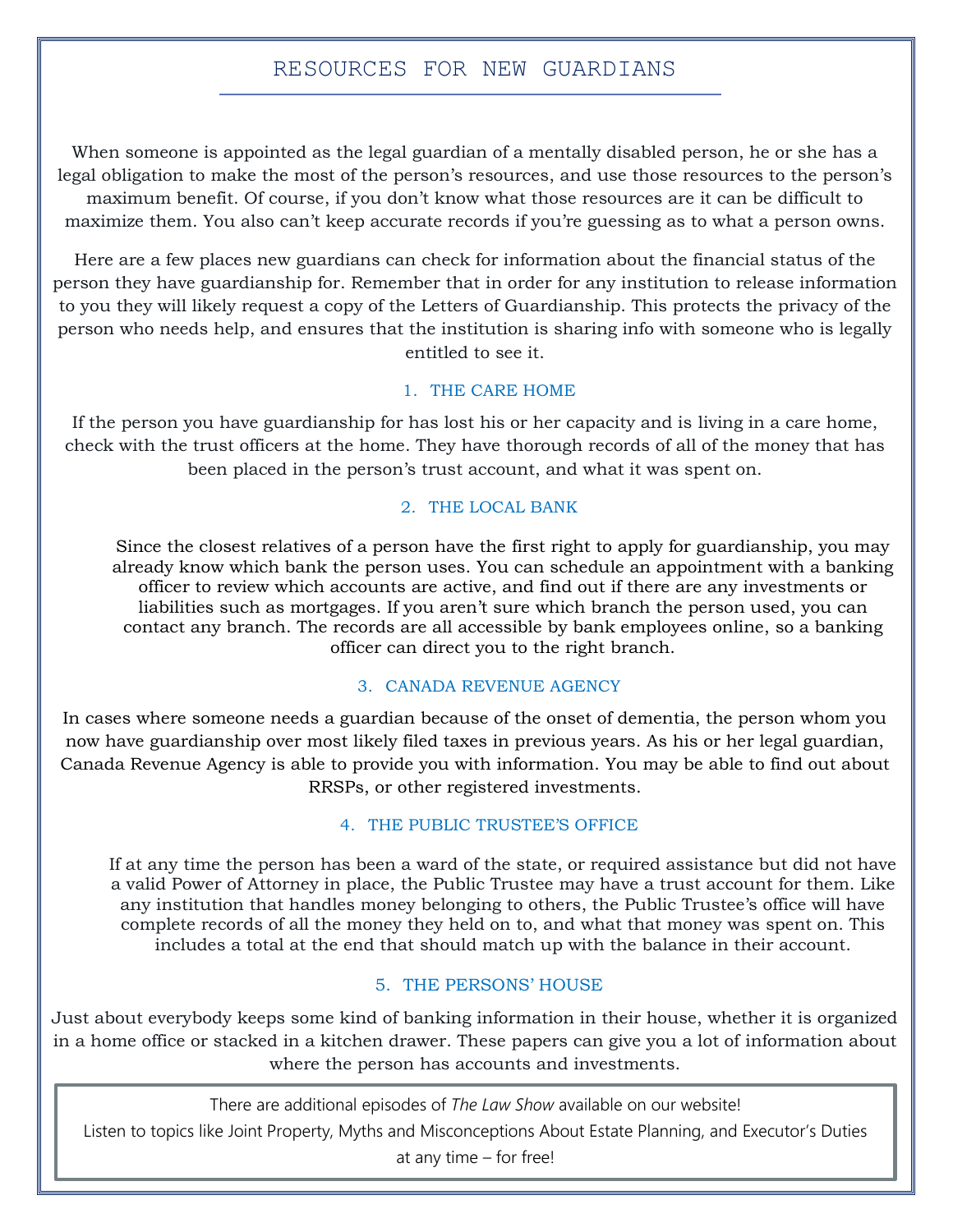## Estate Planning for Young Families

Estate planning is one of those things that is considered as being only for seniors. It gets thought of in conjunction with retirement planning, homecare, and RRIFs. The reality is that many people can benefit from a solid estate plan, no matter how old they are.

Whether or not you should have an estate plan depends on several factors, and each person's situation is different. If you are not part of the age considered "eligible" for estate planning, think about the following situations, and which ones apply to you:

Do you have minor children, or do you plan on having children in the near future?

Have you inherited a large sum of money?

- Is a disabled (mentally or physically) individual dependent on you for care?
- Do you have an existing will, but plan on getting married soon?
	- Have you been diagnosed with a long-term or critical illness?

If any of these situations apply to you, you may want to consider seeing an estate lawyer. While an estate plan may not be the first thing on your to-do list, having one could save you a ton of trouble down the road.

When there are minor children involved, the parents need to consider who will be the guardian of those children if something were to happen to both of the parents. This is a serious topic that can be difficult to talk about, but not having this discussion is worse than having a hard conversation.

## Meet our new team members!

We're excited to announce that we have added two new people to our team, starting in August.

Greg is our new articling student who will be studying under Lynne and taking on new clients.

Also new to our office is Matt, our new office support assistant. He is here part-time while attending Memorial University.

## **For a limited time only, take**

**30% off any book purchase at [www.butlerwillsandestates.com!](http://www.butlerwillsandestates.com/)**

**Enter code save30 at the checkout to take advantage of this discount until August 31, 2018.**

In the event that something were to happen to both of the parents of a child under the age of 19, nobody automatically gets put in charge. Someone would need to apply to the court to be granted guardianship of the children. Ideally, there is one person who wants to apply and nobody else in the family has an issue with that.

In reality, arguments about who should look after the children tend to happen, and can lead to discord and lawsuits among family members. To avoid this, talk to an experienced estate lawyer about what the options are for including guardianship of your minor children in your will.

The same situation applies to people who are legally adults, but who are financially dependent on you. For younger families this is often a sibling who has a mental or physical disability that prevents them from earning a living. If you are the guardian of someone, you need to plan ahead and consider what would happen to that person if you were no longer around.

Also, remember that in Newfoundland and Labrador getting married revokes your will. If you have an existing will that does not explicitly state that it was made in contemplation of marriage to a specific person, it will no longer be valid once you're married.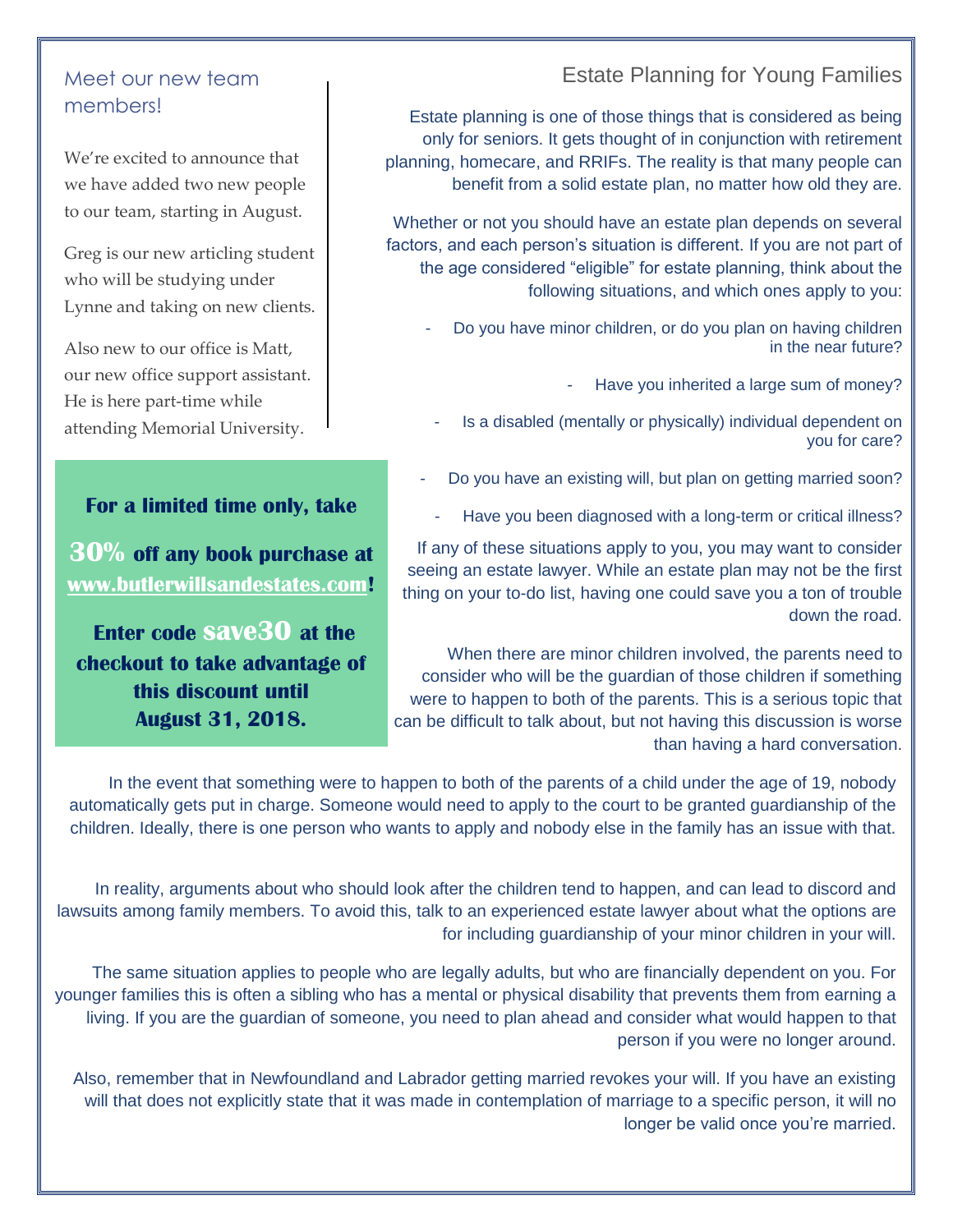## Power of Attorney FAQ

If you've had a wills package done with us, you know that we include a sheet with frequently asked questions about the Power of Attorney document. We've updated this sheet to be more user-friendly for people acting under a Power of Attorney, and easier for everyone to make sense of. Here are some of the updated bits of info on the Power of Attorney info sheet.

## DO

- Act in good faith, and in the best interest of the person.
- Allow the person to make as many decisions as he/she can.
	- Pay the person's bills on time.
	- File the person's tax returns.
- Keep thorough records of everything you do, and what you spend.
	- Make sure the document is brought into effect properly.

## DON'T

- Mix the person's money with your own. You should not have joint accounts.
- Allow anyone except a co-Attorney to have access to the funds.
- Sell one of the person's assets below market value in order to give a friend or relative a deal.
	- Act before the document is in effect.
	- Change beneficiary designations on any policy.
	- Pay yourself, unless the document specifically states you are to receive remuneration.

The main thing to keep in mind when acting under a Power of Attorney is that your role is to act on someone else's behalf. You have a fiduciary duty to make the most of the person's money, and to protect it from loss. Obviously, you can't control the value of the dollar, but you can put measures in place to protect against theft and fraud.

Something we see more often than we should is a person acting under the Power of Attorney who has taken a portion of the person's money and divided it among the person's children. The train of thought is that they are treating everyone equally by giving them all the same amount, so it isn't a problem. However, this is theft. The Attorney does not own the money, and therefore does not have the legal right to give it away. The children who receive the money should be complaining that the Attorney stole money from their parent, but most often nobody says anything. In the case that someone does speak up, the Attorney can be removed from the role by the courts.

Specifically, this is *theft by power of attorney,* and is defined in the Criminal Code of Canada. An Attorney who commits this crime can not only be removed from the role, but may also be personally responsible for paying back the amounts taken. As long as you act in the person's best interest and are careful, you won't run into trouble. Attorneys can always ask for help if they need it, including consulting a lawyer or accountant. It's better to ask for help before you get in over your head.